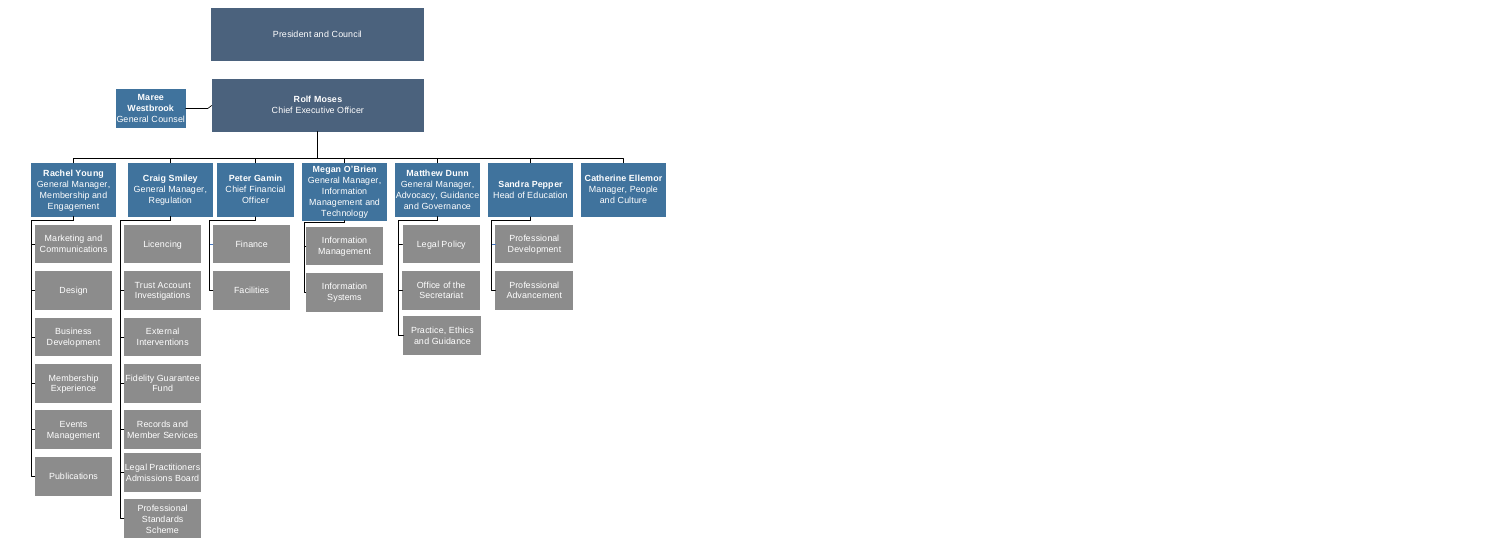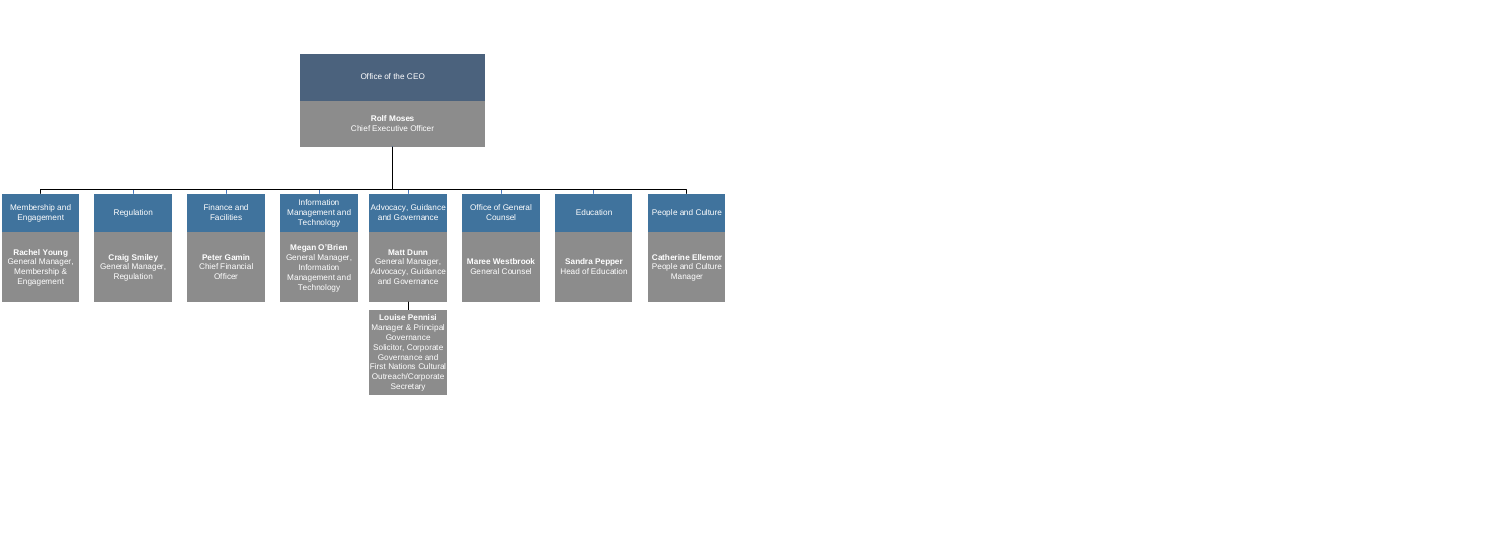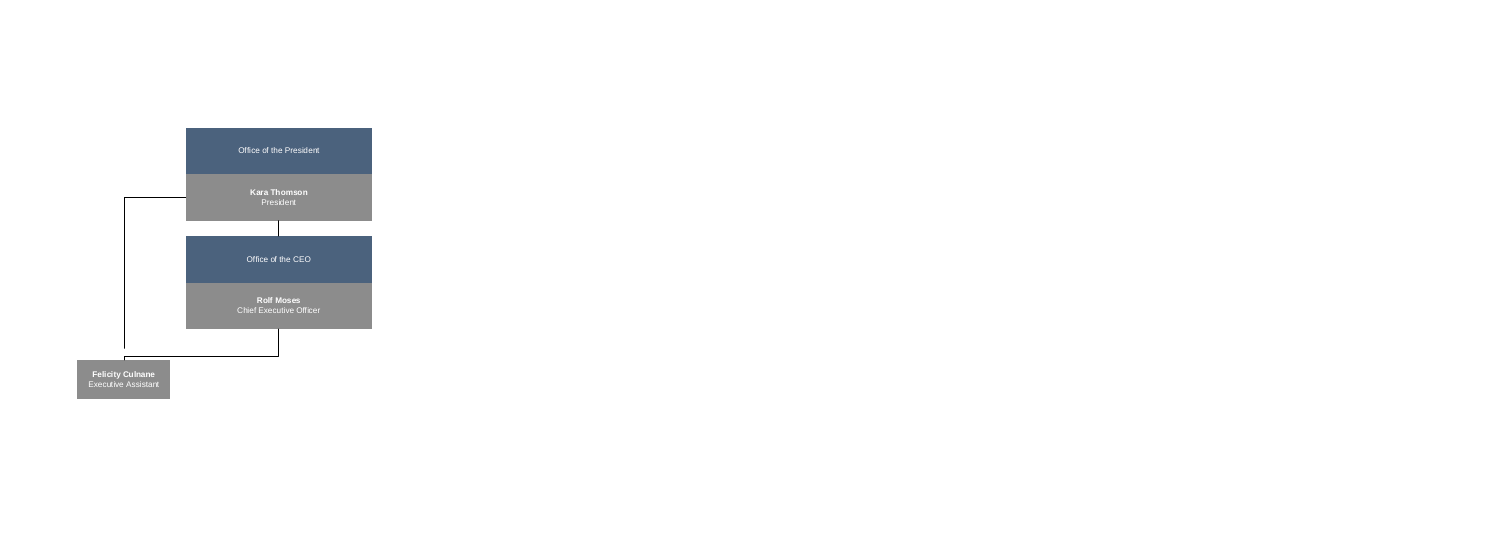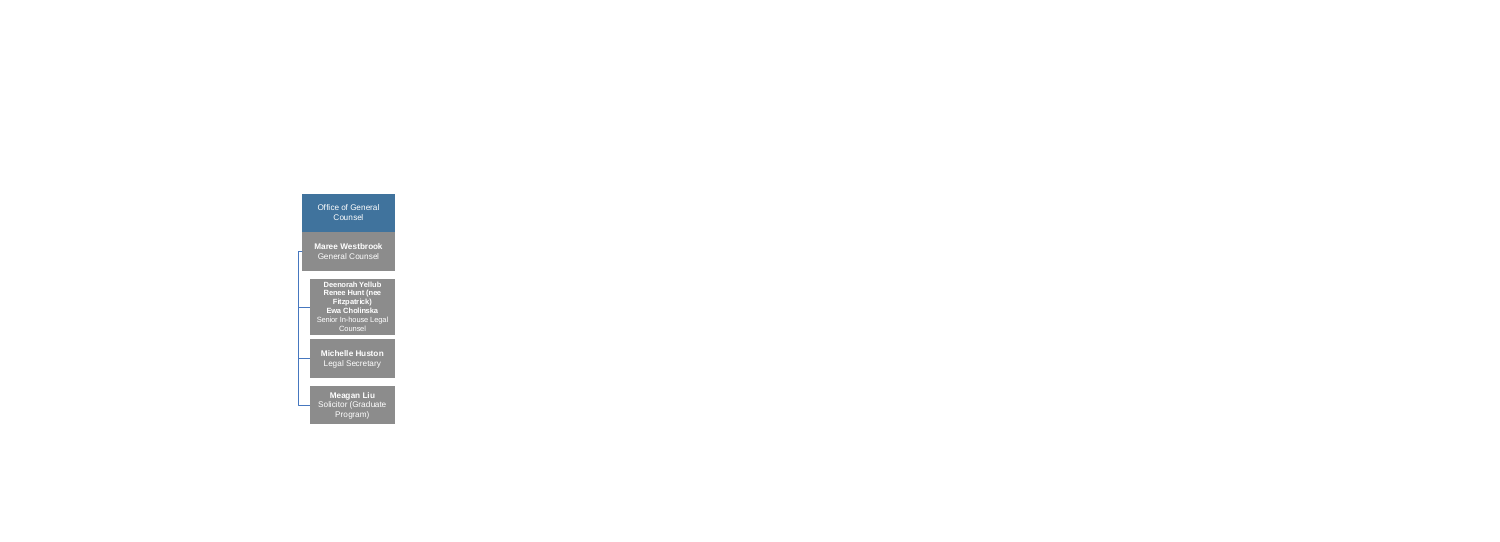People and Culture

**Catherine Ellemor** People and Culture **Manager** 

**Nikita French** People and Culture Business Partner

**Elin Bolmér** People and Culture Administrator

**Nicole Whiteoak** Learning and **Organisational** Development Consultant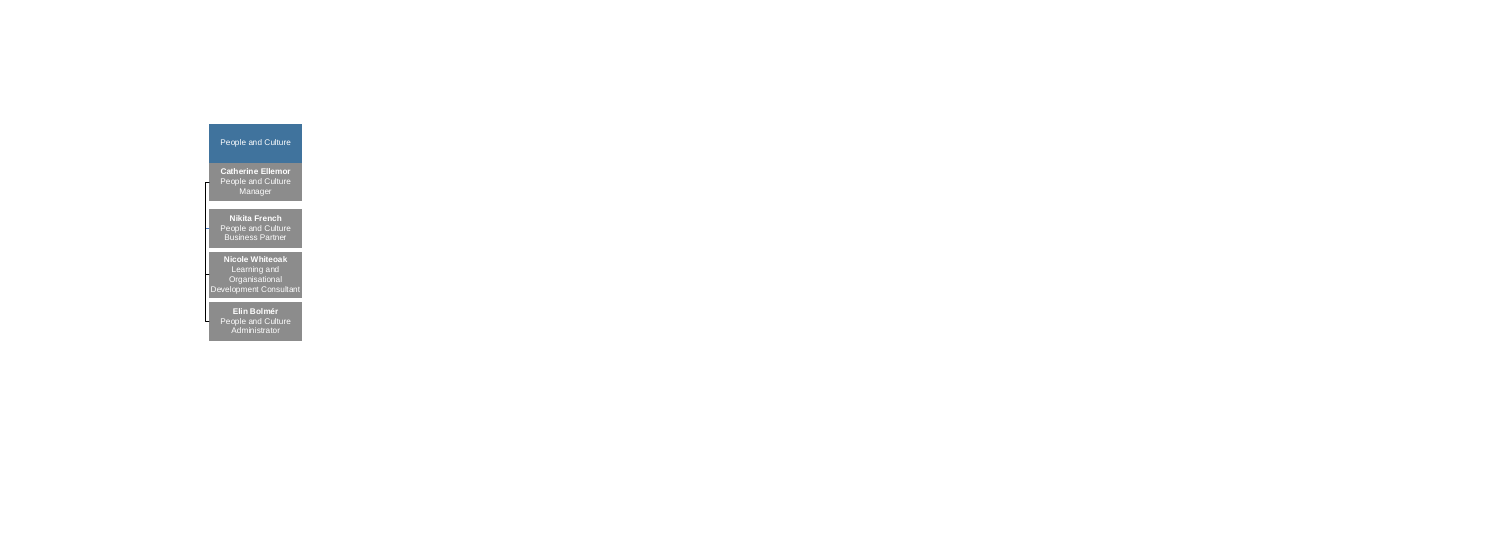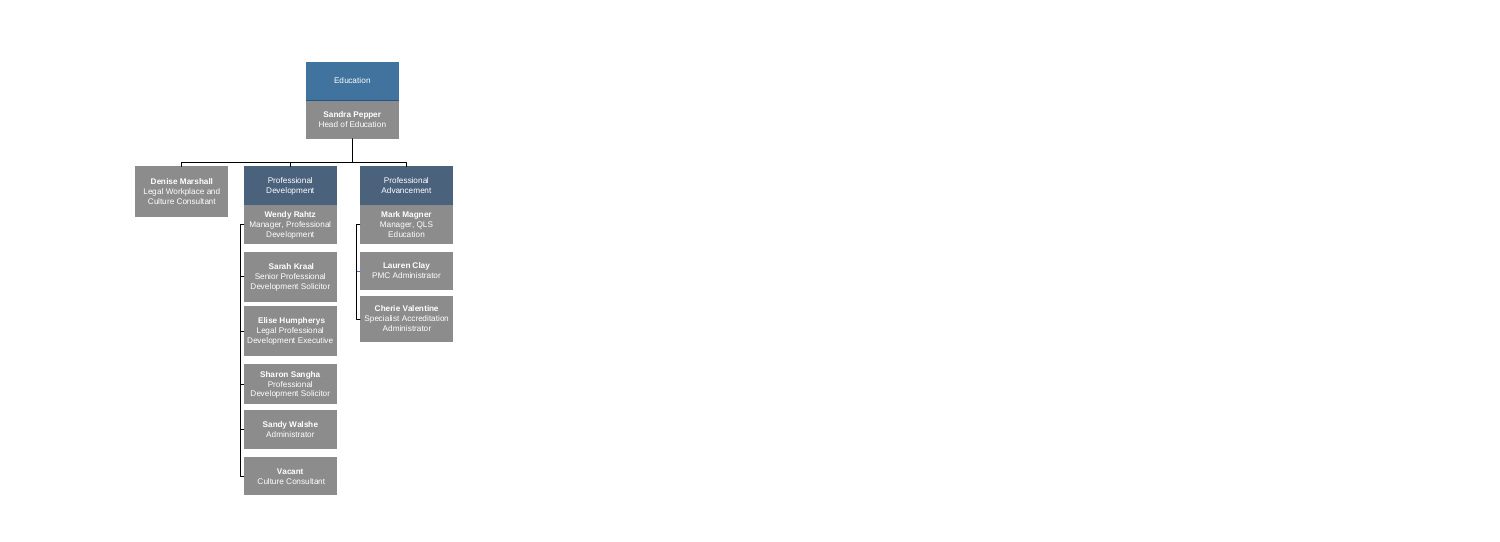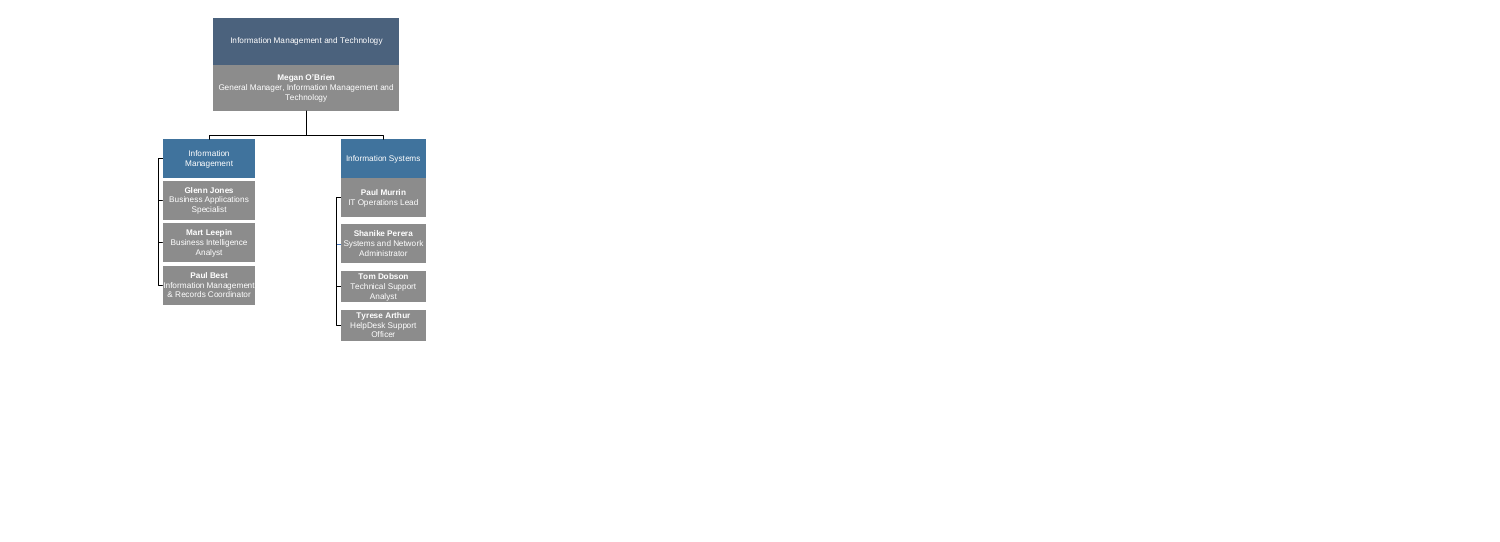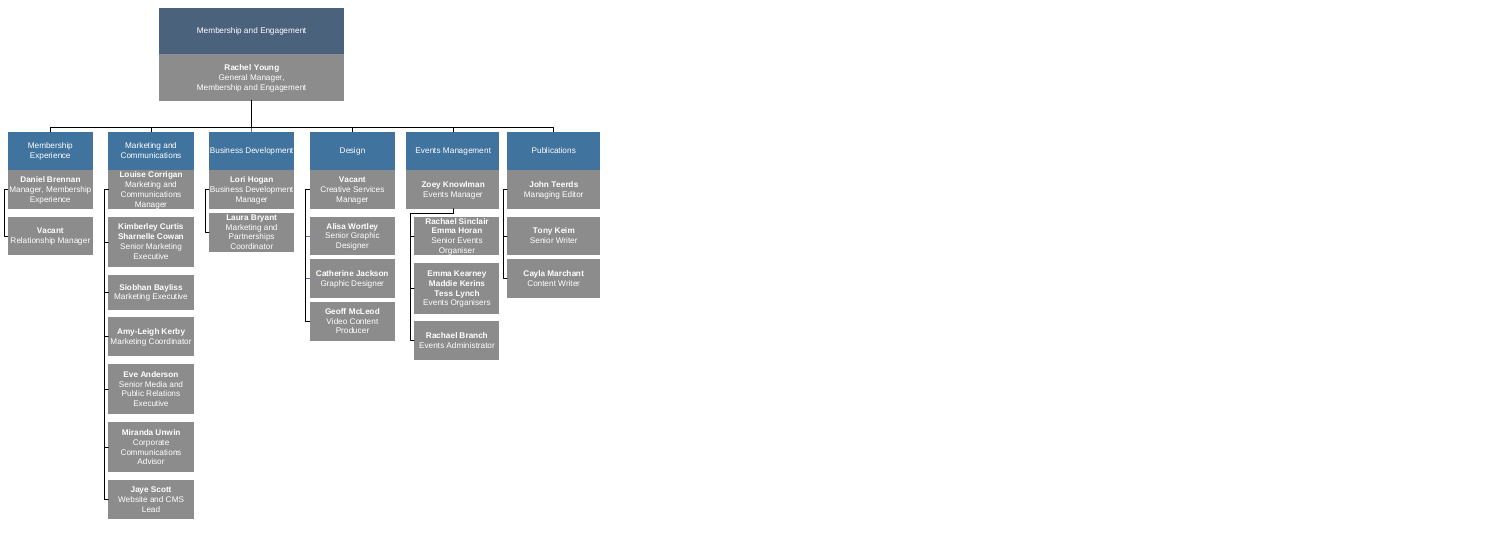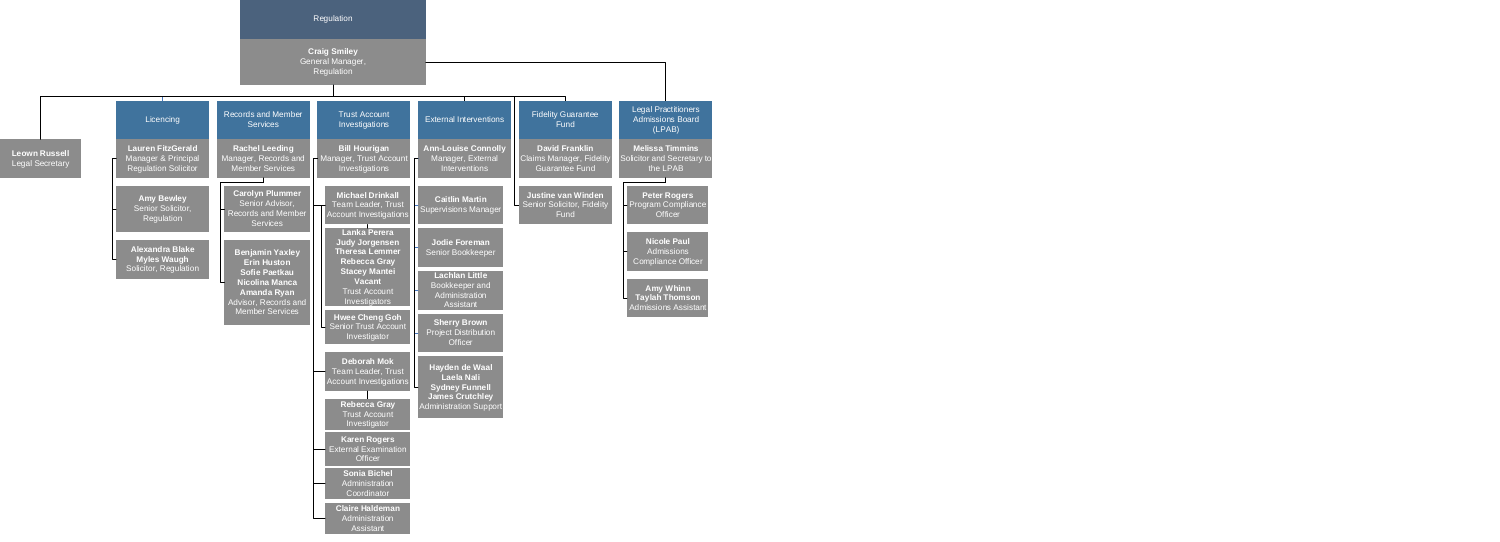